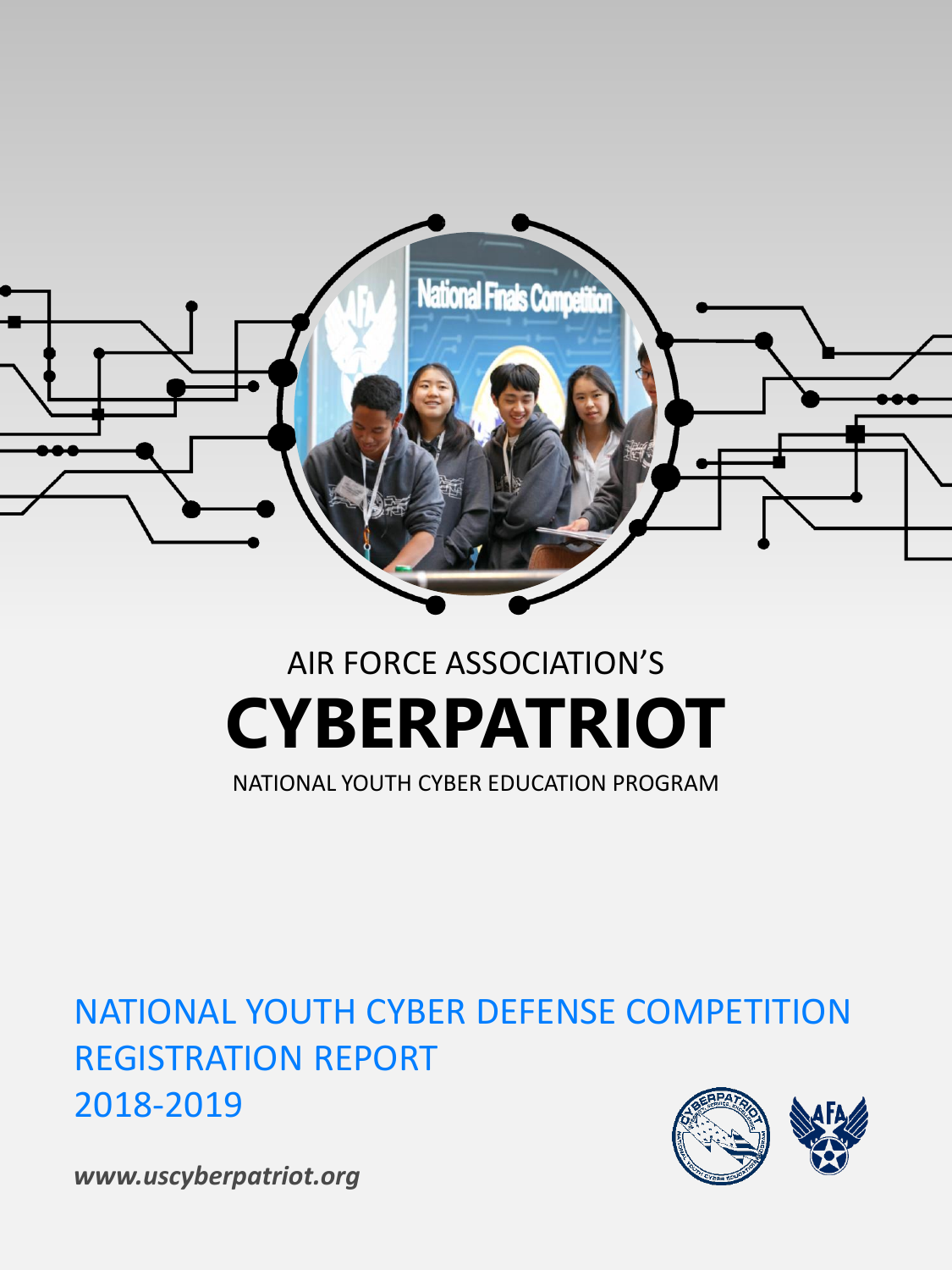# **Table of Contents**

| 2 <sub>1</sub> |                              |  |
|----------------|------------------------------|--|
|                |                              |  |
|                |                              |  |
|                |                              |  |
|                |                              |  |
|                |                              |  |
|                |                              |  |
|                |                              |  |
|                |                              |  |
|                | REGISTRATION BY GENDER       |  |
|                | 2. REGISTRATION BY ETHNICITY |  |

3. REGISTRATION BY GRADE LEVEL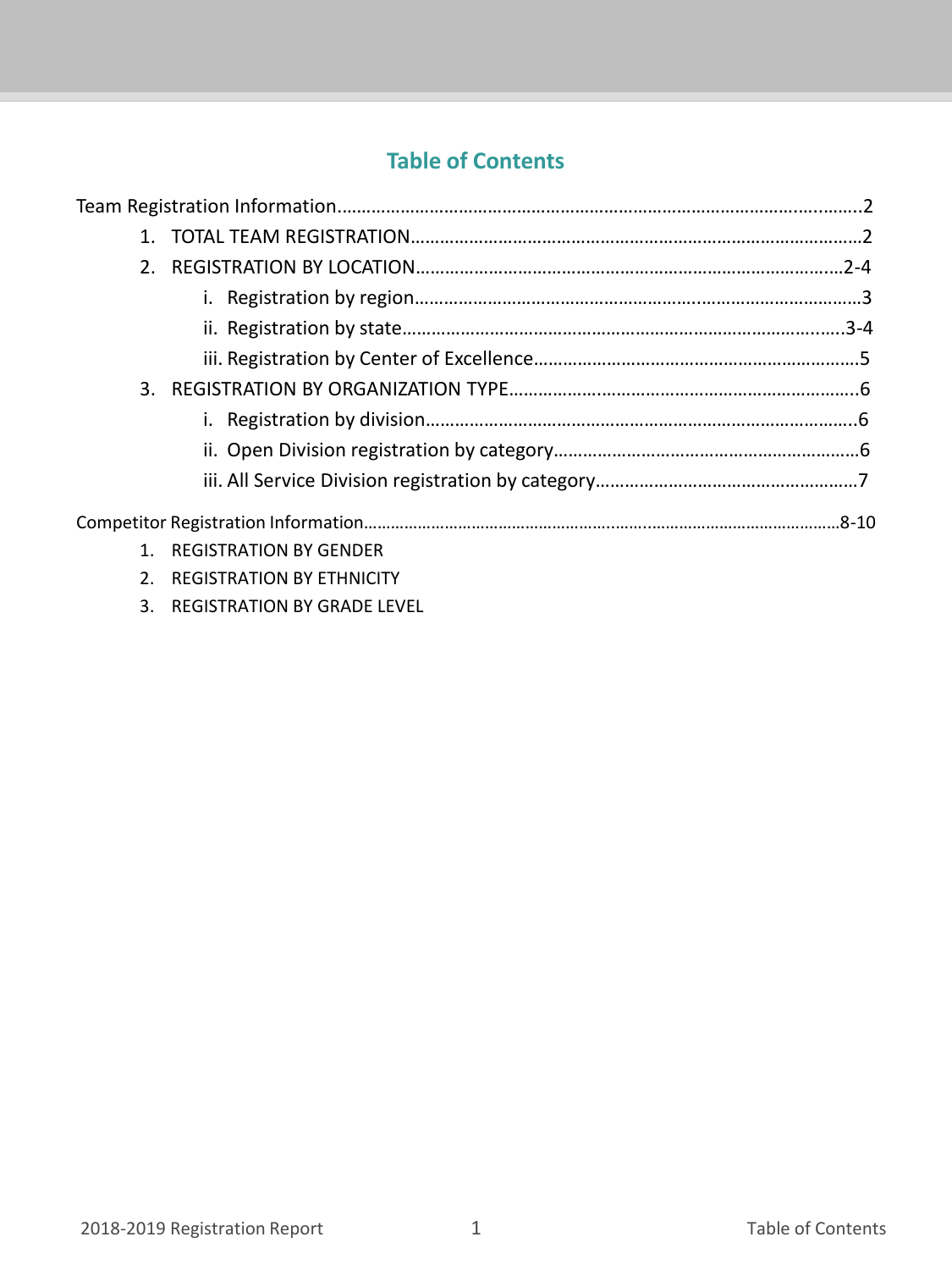# **Team Registration Information**

# 1. TOTAL TEAM REGISTRATION



# 2. REGISTRATION BY LOCATION

## **1. Registration by region**

- *Northeast:* Connecticut, Maine, Massachusetts, New Hampshire, New Jersey, New York, Rhode Island, Vermont
- *Mid-Atlantic:* Delaware, Kentucky, Maryland, Ohio, Pennsylvania, Virginia, Washington, D.C., West Virginia
- *Southeast***:** Alabama, Florida, Georgia, Louisiana, Mississippi, North Carolina, South Carolina, Tennessee
- *Midwest***:** Illinois, Indiana, Iowa, Michigan, Minnesota, Nebraska, North Dakota, South Dakota, Wisconsin
- *Southwest***:** Arizona, Arkansas, Colorado, Kansas, Missouri, New Mexico, Oklahoma, Texas
- *West:* California, Idaho, Montana, Nevada, Oregon, Utah, Washington, Wyoming
- *At-Large***:** Alaska, Europe (AE), Pacific (AP), Canada, Hawaii, Puerto Rico, US Virgin Islands, Virtual Teams

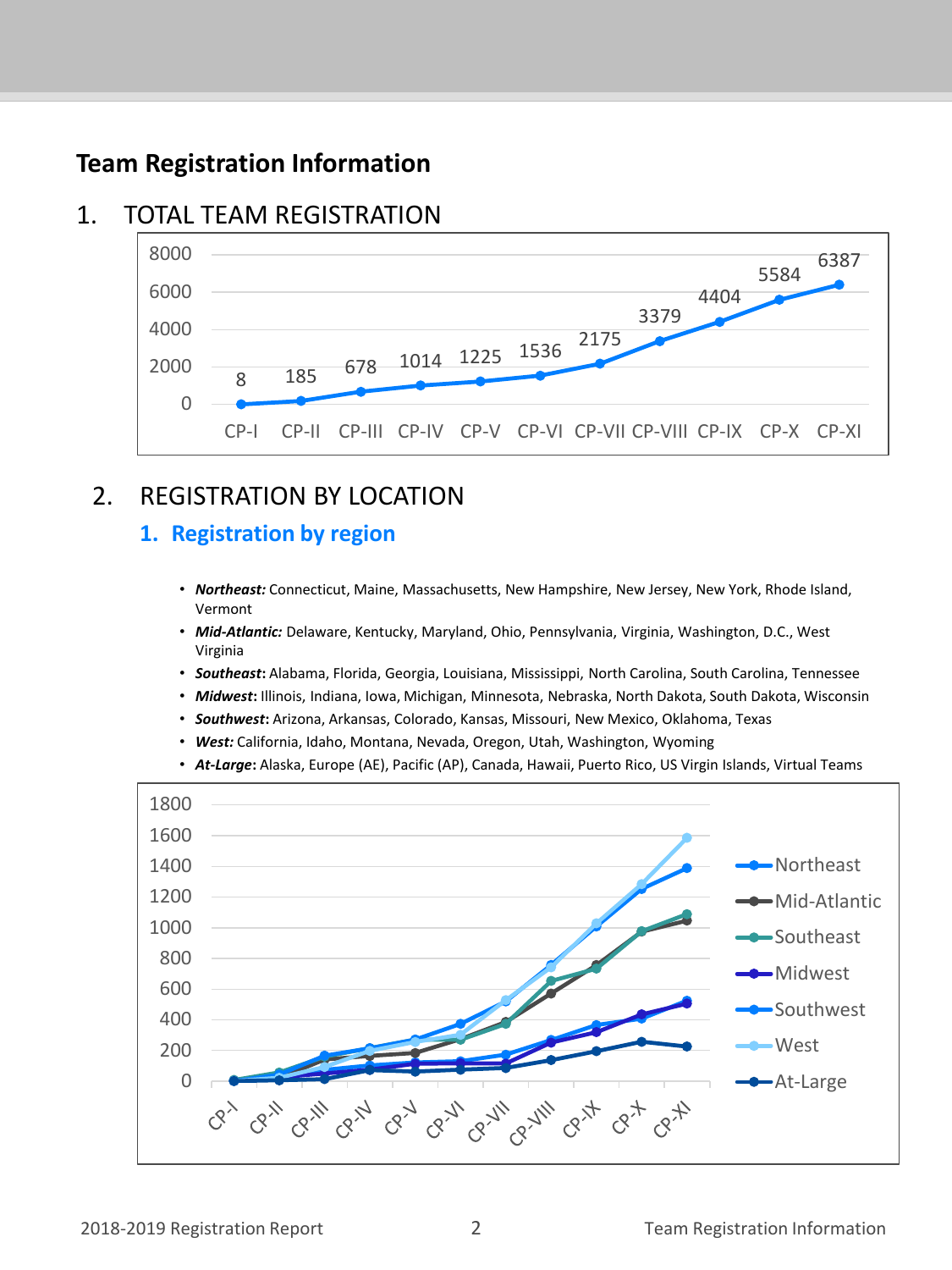|                  | CP-I | CP-II | <b>CP-III</b> | <b>CP-IV</b> | CP-V | <b>CP-VI</b> | <b>CP-VII</b> | <b>CP-VIII</b> | CP-IX | $CP-X$ | <b>CP-XI</b> |
|------------------|------|-------|---------------|--------------|------|--------------|---------------|----------------|-------|--------|--------------|
| <b>Northeast</b> | 0    | 16    | 73            | 102          | 122  | 129          | 172           | 268            | 365   | 407    | 449          |
| Mid-Atlantic     | 0    | 19    | 140           | 164          | 183  | 273          | 385           | 571            | 756   | 974    | 1033         |
| Southeast        | 7    | 56    | 159           | 215          | 270  | 269          | 373           | 653            | 733   | 977    | 1078         |
| Midwest          | 0    | 25    | 49            | 74           | 113  | 116          | 114           | 251            | 319   | 435    | 503          |
| Southwest        | 0    | 43    | 166           | 214          | 271  | 373          | 519           | 757            | 1008  | 1252   | 1383         |
| West             | 0    | 22    | 92            | 197          | 255  | 302          | 527           | 742            | 1028  | 1284   | 1577         |
| At-Large         | 0    | 5     | 13            | 72           | 62   | 74           | 85            | 137            | 195   | 256    | 364          |

i. Registration by region (cont'd.)

# ii. Registration by state

|            | CP-I           | CP-II          | CP-III         | <b>CP-IV</b>   | CP-V           | <b>CP-VI</b> | <b>CP-VII</b>  | <b>CP-VIII</b> |              | CP-IX            |              | CP-X             |                | CP-XI            |
|------------|----------------|----------------|----------------|----------------|----------------|--------------|----------------|----------------|--------------|------------------|--------------|------------------|----------------|------------------|
|            | <b>Teams</b>   | <b>Teams</b>   | <b>Teams</b>   | <b>Teams</b>   | <b>Teams</b>   | <b>Teams</b> | <b>Teams</b>   | <b>Teams</b>   | <b>Teams</b> | Annual<br>Growth | <b>Teams</b> | Annual<br>Growth | <b>Teams</b>   | Annual<br>Growth |
|            |                |                |                |                |                |              |                |                |              | 200.00           |              |                  |                |                  |
| AB         | $\mathbf 0$    | 0              | $\mathbf 0$    | 0              | $\mathbf 0$    | 1            | $\mathbf 0$    | 0              | 3            | %                | 3            | 0.00%            | 9              | 200%             |
| AE         | $\Omega$       | 0              | $\Omega$       | $\Omega$       | $\overline{2}$ | 5            | 12             | 12             | 11           | $-8.30%$         | 13           | 18.20%           | $\overline{7}$ | $-46%$           |
| AK         | $\Omega$       | 3              | 3              | $\overline{7}$ | $\overline{4}$ | 5            | 10             | 13             | 16           | 23.10%           | 13           | -18.80%          | 13             | 0%               |
| <b>AL</b>  | 0              | 6              | $\overline{7}$ | 23             | 25             | 26           | 51             | 116            | 118          | 1.70%            | 164          | 39.00%           | 177            | 9%               |
| <b>APO</b> | $\mathbf{0}$   | $\mathbf{1}$   | 6              | 10             | $\overline{7}$ | 5            | $\mathbf 0$    | 13             | 15           | 15.40%           | 12           | $-20.00%$        | 10             | $-17%$           |
|            |                |                |                |                |                |              |                |                |              |                  |              | 148.40           |                |                  |
| <b>AR</b>  | 0              | 6              | $\overline{7}$ | 5              | 7              | 9            | 14             | 24             | 31           | 29.20%           | 77           | %                | 77             | $-1%$            |
| <b>AZ</b>  | $\mathbf 0$    | 6              | 15             | 17             | 19             | 24           | 43             | 61             | 70           | 14.80%           | 88           | 25.70%           | 94             | 8%               |
| <b>BC</b>  | $\Omega$       | 0              | $\Omega$       | 0              | $\Omega$       | 0            | $\Omega$       | 0              | $\Omega$     | 0.00%            | $\mathbf{1}$ | N/A              | 5              | 400%             |
| CA         | $\overline{0}$ | 11             | 68             | 145            | 179            | 224          | 416            | 577            | 841          | 45.80%           | 1042         | 23.90%           | 1253           | 21%              |
| <b>CO</b>  | 0              | 5              | 26             | 39             | 45             | 52           | 69             | 93             | 152          | 63.40%           | 173          | 13.80%           | 221            | 29%              |
| <b>CT</b>  | $\Omega$       | $\mathbf{1}$   | $\overline{2}$ | $\overline{2}$ | 10             | 10           | 14             | 26             | 33           | 26.90%           | 41           | 24.20%           | 42             | 2%               |
| <b>DC</b>  | $\mathbf 0$    | 0              | $\overline{4}$ | 5              | $\overline{2}$ | 7            | 6              | 6              | 10           | 66.70%           | 6            | $-40.00%$        | 9              | 50%              |
| DE         | $\Omega$       | $\mathbf 0$    | 6              | 8              | 5              | 5            | 11             | 16             | 17           | 6.30%            | 24           | 41.20%           | 28             | 17%              |
| FL.        | $\overline{7}$ | 19             | 42             | 69             | 102            | 93           | 99             | 198            | 239          | 20.70%           | 255          | 6.70%            | 319            | 27%              |
| GA         | $\Omega$       | 5              | 20             | 16             | 29             | 18           | 25             | 46             | 74           | 60.90%           | 135          | 82.40%           | 174            | 31%              |
| HI         | $\mathbf 0$    | $\mathbf{1}$   | $\overline{2}$ | 48             | 37             | 35           | 32             | 53             | 64           | 20.80%           | 106          | 65.60%           | 112            | 7%               |
|            |                |                |                |                |                |              |                |                |              |                  |              | 300.00           |                |                  |
| IA         | $\mathbf 0$    | 0              | $\mathbf{1}$   | 5              | 5              | 4            | $\overline{3}$ | 20             | 6            | $-70.00%$        | 24           | %                | 27             | 13%              |
|            |                |                |                |                |                |              |                |                |              |                  |              | 142.90           |                |                  |
| ID         | 0              | 0              | 1              | 4              | 4              | 4            | 4              | 4              | 7            | 75.00%           | 17           | %                | 17             | 6%               |
| IL.        | $\Omega$       | 6              | 10             | 14             | 22             | 26           | 25             | 70             | 87           | 24.30%           | 116          | 33.30%           | 128            | 10%              |
| IN         | $\Omega$       | 4              | 9              | 16             | 17             | 20           | 30             | 56             | 70           | 25.00%           | 73           | 4.30%            | 77             | 4%               |
| KS         | $\mathbf 0$    | $\overline{2}$ | $\overline{7}$ | $\overline{2}$ | $\overline{4}$ | 8            | 15             | 26             | 41           | 57.70%           | 59           | 43.90%           | 43             | $-25%$           |
| <b>KY</b>  | 0              | 2              | 4              | 14             | 15             | 13           | 5              | 15             | 22           | 46.70%           | 22           | 0.00%            | 31             | 50%              |
| LA         | $\Omega$       | 6              | 17             | 20             | 20             | 18           | 39             | 45             | 38           | $-15.60%$        | 68           | 78.90%           | 61             | $-10%$           |
|            |                |                |                |                |                |              |                |                |              |                  |              | 300.00           |                |                  |
| МA         | 0              | 3              | 8              | 14             | 15             | 21           | 29             | 12             | 16           | 33.30%           | 64           | %                | 64             | 0%               |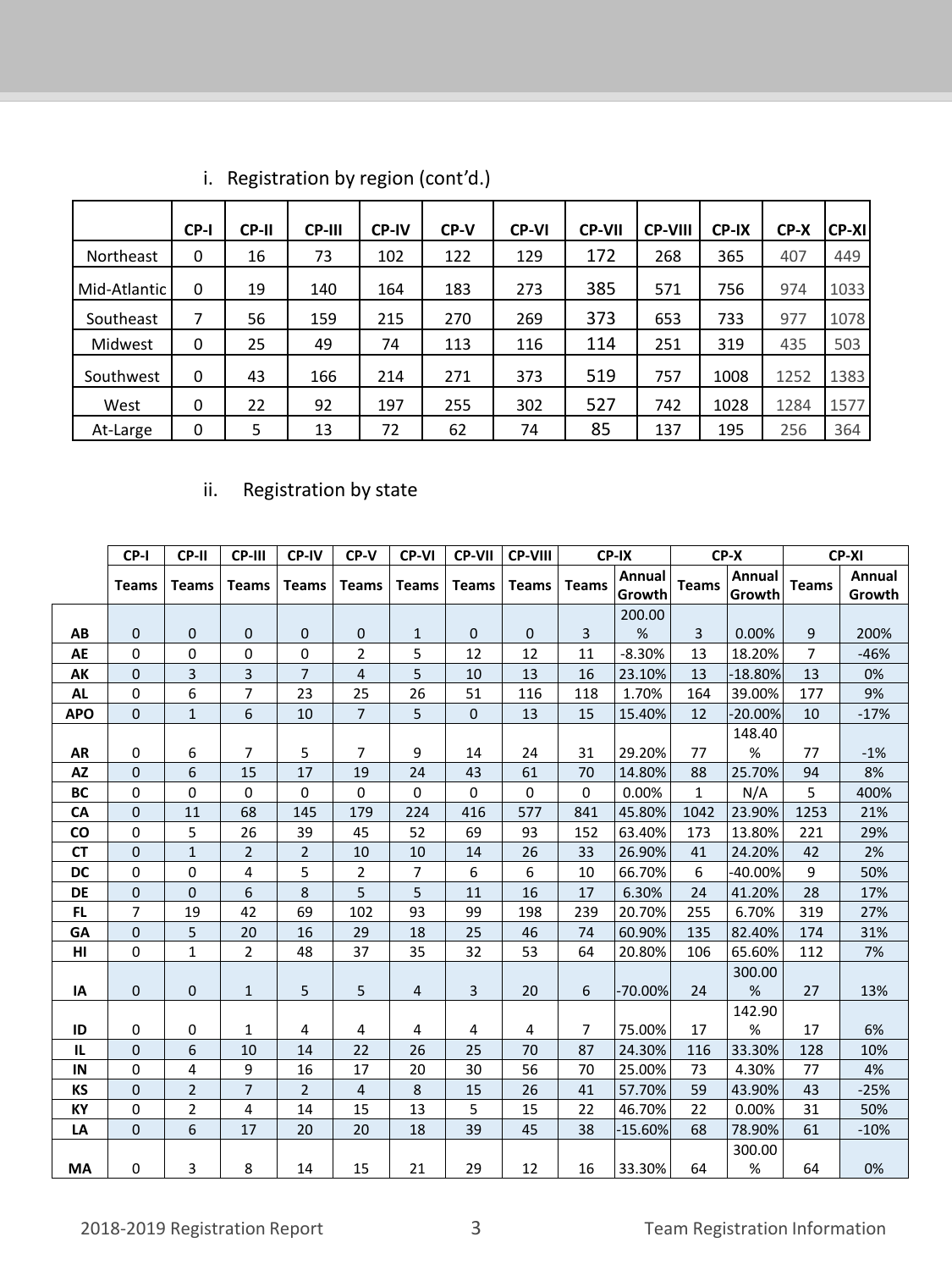|           | CP-I           | CP-II            | CP-III         | CP-IV          | CP-V           | CP-VI                   | CP-VII         | CP-VIII      |              | CP-IX       |                | $CP-X$    |                | CP-XI  |
|-----------|----------------|------------------|----------------|----------------|----------------|-------------------------|----------------|--------------|--------------|-------------|----------------|-----------|----------------|--------|
|           | <b>Teams</b>   | <b>Teams</b>     | Teams          | <b>Teams</b>   | <b>Teams</b>   |                         | <b>Teams</b>   | <b>Teams</b> | <b>Teams</b> | Annual      | <b>Teams</b>   | Annual    | <b>Teams</b>   | Annual |
|           |                |                  |                |                |                | <b>Teams</b>            |                |              |              | Growth      |                | Growth    |                | Growth |
| <b>MB</b> | 0              | $\pmb{0}$        | 0              | 5              | 9              | 16                      | 22             | 31           | 43           | 38.70%      | 35             | -18.60%   | 32             | $-9%$  |
| <b>MD</b> | 0              | $\overline{2}$   | 36             | 36             | 39             | 54                      | 77             | 136          | 195          | 43.40%      | 242            | 24.10%    | 273            | 13%    |
| ME        | 0              | $\mathbf{1}$     | 4              | 6              | 5              | 15                      | $\overline{9}$ | 12           | 16           | 33.30%      | 6              | $-62.50%$ | $\overline{7}$ | 33%    |
|           |                |                  |                |                |                |                         |                |              |              | 106.50      |                |           |                |        |
| MI        | 0              | 2                | 6              | 10             | 15             | 19                      | 12             | 31           | 64           | %           | 113            | 76.60%    | 142            | 22%    |
| <b>MN</b> | 0              | $\overline{2}$   | 4              | 7              | 12             | 18                      | 13             | 25           | 27           | 8.00%       | 32             | 18.50%    | 31             | $-3%$  |
| MO        | 0              | 3                | 8              | 10             | 11             | 22                      | 25             | 40           | 60           | 50.00%      | 100            | 66.70%    | 96             | $-1%$  |
|           |                |                  |                |                |                |                         |                |              |              | 140.00      |                |           |                |        |
| <b>MS</b> | 0              | $\overline{2}$   | 9              | 6              | 10             | 9                       | 11             | 5            | 12           | $\%$        | 22             | 83.30%    | 24             | 12%    |
| MT        | 0              | $\pmb{0}$        | 0              | 2              | $\mathbf{1}$   | $\overline{\mathbf{3}}$ | $\mathbf{1}$   | 8            | 12           | 50.00%      | 14             | 16.70%    | 16             | 13%    |
|           |                |                  |                |                |                |                         |                |              |              |             |                | 433.30    |                |        |
| NΒ        | 0              | $\mathbf 0$      | 0              | 0              | 0              | 0                       | 0              | 0            | 9            | N/A         | 48             | $\%$      | 126            | 62%    |
| <b>NC</b> | 0              | 5                | 26             | 40             | 33             | 37                      | 44             | 88           | 82           | $-6.80%$    | 108            | 31.70%    | 102            | $-6%$  |
|           |                |                  |                |                |                |                         |                |              |              | 250.00      |                |           |                |        |
| <b>ND</b> | 0              | 3                | 2              | 1              | $\mathbf{1}$   | 3                       | 3              | 2            | 7            | $\%$        | 6              | $-14.30%$ | 9              | 33%    |
| <b>NE</b> | 0              | 2                | 5              | 7              | 7              | 15                      | 16             | 31           | 37           | 19.40%      | 38             | 2.70%     | 31             | $-23%$ |
| NΗ        | 0              | $\mathbf{1}$     | 4              | 6              | 8              | 9                       | $\overline{4}$ | 10           | 18           | 80.00%      | 10             | $-44.40%$ | 15             | 33%    |
| NJ        | 0              | 3                | 14             | 26             | 32             | 34                      | 48             | 74           | 88           | 18.90%      | 117            | 33.00%    | 141            | 17%    |
| <b>NM</b> | 0              | $\pmb{0}$        | 5              | 9              | 18             | 29                      | 40             | 36           | 53           | 47.20%      | 66             | 24.50%    | 67             | 3%     |
| <b>NS</b> | 0              | 0                | 0              | $\pmb{0}$      | 0              | 0                       | $\mathsf 0$    | 0            | 0            | 0.00%       | $\mathbf 1$    | N/A       | 0              | 0%     |
| <b>NV</b> | 0              | $\mathbf 2$      | 5              | 14             | 17             | 11                      | 8              | 22           | 36           | 63.60%      | 59             | 63.90%    | 109            | 46%    |
| <b>NY</b> | 0              | 8                | 19             | 29             | 21             | 31                      | 46             | 67           | 96           | 43.30%      | 105            | 9.40%     | 90             | $-17%$ |
| OH        | 0              | $\overline{4}$   | 18             | 23             | 25             | 32                      | 33             | 71           | 94           | 32.40%      | 105            | 11.70%    | 97             | $-8%$  |
| ON        | 0              | $\pmb{0}$        | 0              | 0              | $\mathbf 0$    | 0                       | $\pmb{0}$      | 0            | 4            | N/A         | 3              | $-25.00%$ | 17             | 83%    |
| OK        | 0              | $\mathbf{1}$     | 12             | 17             | 23             | 23                      | 32             | 52           | 57           | 9.60%       | 69             | 21.10%    | 90             | 23%    |
| OR        | 0              | $\overline{2}$   | 3              | 5              | 4              | 11                      | 17             | 13           | 18           | 38.50%      | 14             | 22.20%    | 17             | 18%    |
| PA        | 0              | $\overline{2}$   | 27             | 26             | 35             | 40                      | 56             | 91           | 89           | $-2.20%$    | 124            | 39.30%    | 113            | $-11%$ |
| PR        | 0              | $\pmb{0}$        | $\overline{2}$ | $\overline{2}$ | 3              | 4                       | 8              | 12           | 18           | 50.00%      | 7              | $-61.10%$ | 8              | 13%    |
| QC        | 0              | $\pmb{0}$        | 0              | $\pmb{0}$      | 0              | 0                       | $\pmb{0}$      | 0            | $\mathbf{1}$ | N/A         | $\mathbf{1}$   | 0.00%     | 0              | 0%     |
| RI        | 0              | $\pmb{0}$        | 3              | 0              | $\mathbf{1}$   | 6                       | 17             | 32           | 51           | 59.40%      | 57             | 11.80%    | 70             | 19%    |
| SC        | 0              | $\overline{7}$   | 21             | 21             | $30\,$         | 35                      | 52             | 91           | 100          | 9.90%       | 152            | 52.00%    | 136            | $-12%$ |
|           |                |                  |                |                |                |                         |                |              |              | 300.00      |                | 100.00    |                |        |
| <b>SD</b> | 0              | 3                | 4              | 1              | 3              | $\overline{2}$          | $\mathbf{1}$   | 1            | 4            | $\%$        | 8              | $\%$      | 6              | $-33%$ |
| TN        | 0              | $\boldsymbol{6}$ | 17             | 20             | 21             | 33                      | 52             | 64           | 70           | 9.40%       | 73             | 4.30%     | 85             | 14%    |
| TX        | 0              | 20               | 86             | 115            | 144            | 206                     | 281            | 425          | 544          | 28.00%      | 620            | 14.00%    | 695            | 11%    |
| UT        | $\overline{0}$ | $\overline{2}$   | 3              | 5              | 5              | 5                       | 13             | 30           | 29           | $-3.30%$    | 27             | $-6.90%$  | 35             | 23%    |
| VA        | 0              | 8                | 40             | 50             | 61             | 119                     | 188            | 231          | 307          | 32.90%      | 435            | 41.70%    | 465            | 8%     |
| VI        | 0              | 0                | 0              | 0              | $\mathbf 0$    | 0                       | $\mathbf{1}$   | $\mathbf{1}$ | 6            | 500.00<br>% | 6              | 0.00%     | $\mathbf{1}$   | -500%  |
| VT        | 0              | $\pmb{0}$        | $\overline{2}$ | $\mathbf{1}$   | $\overline{2}$ | 3                       | 5              | 10           | 9            | $-10.00%$   | 7              | $-22.20%$ | 20             | 65%    |
| <b>WA</b> | 0              | 5                | 12             | 20             | 43             | 40                      | 66             | 84           | 79           | $-6.00\%$   | 101            | 27.80%    | 117            | 14%    |
| WI        | 0              | $\mathbf{1}$     | 10             | $\overline{7}$ | 5              | 9                       | 11             | 16           | 17           | 6.30%       | 25             | 47.10%    | 52             | 53%    |
|           |                |                  |                |                |                |                         |                |              |              | 340.00      |                |           |                |        |
| <b>WV</b> | 0              | 1                | 5              | 2              | 1              | 3                       | 9              | 5            | 22           | %           | 16             | $-27.30%$ | 17             | 6%     |
| <b>WY</b> | 0              | 0                | 0              | 2              | 2              | 4                       | $\overline{2}$ | 4            | 6            | 50.00%      | 10             | 66.70%    | 13             | 23%    |
| INT'L     | 0              | $\mathbf 0$      | $\mathbf 0$    | 0              | 0              | 0                       | $\mathbf 0$    | 0            | 5            | N/A         | $\overline{7}$ | 40.00%    | 40             | 72%    |

# ii. Registration by state (cont'd.)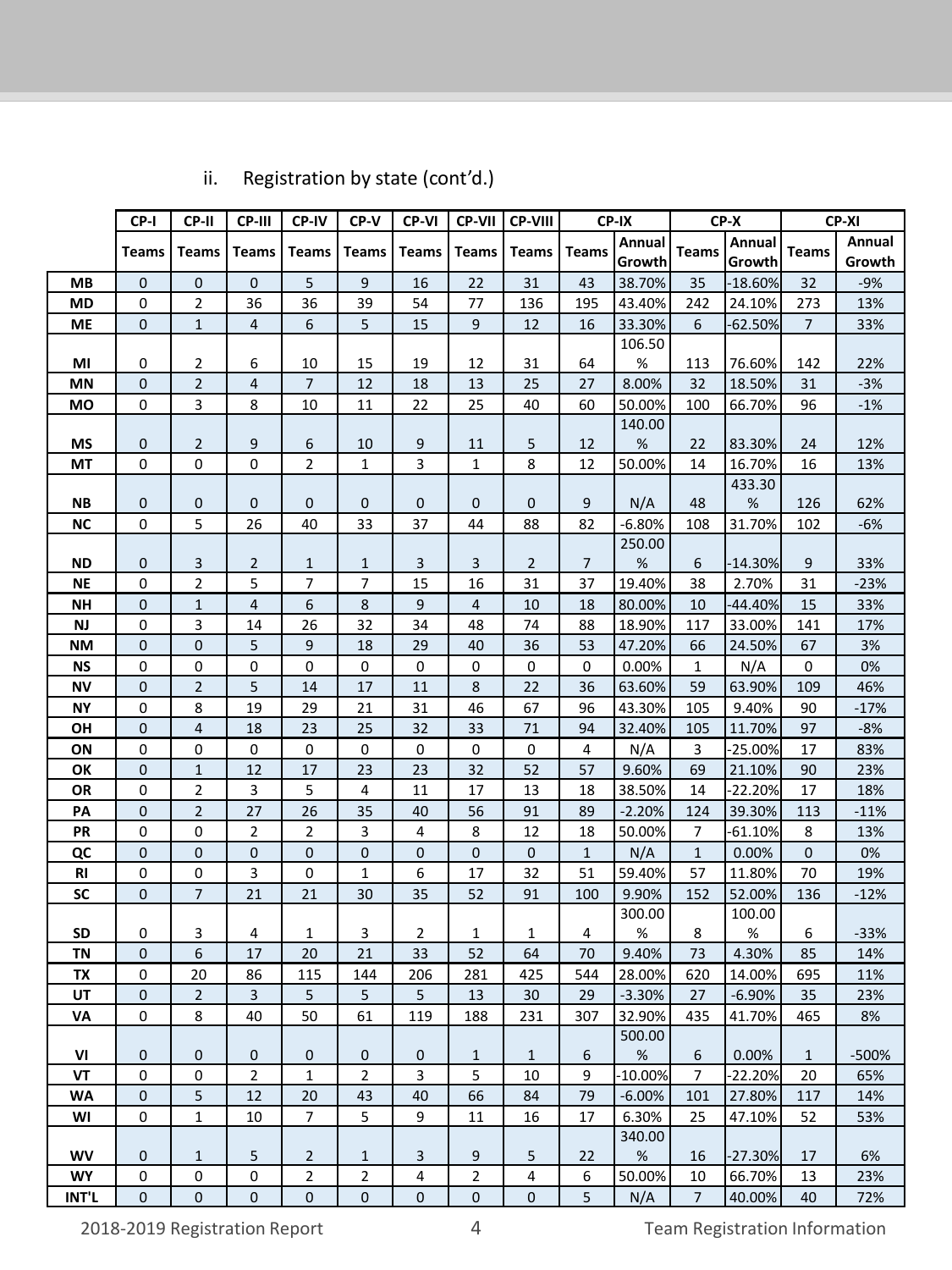#### iii. Registration by Centers of Excellence\*

#### a. CyberPatriot XI registration by Centers of Excellence

| Los Angeles Unified School District (LAUSD)             | 198             |
|---------------------------------------------------------|-----------------|
| City of San Antonio, TX (SATX)                          | 317             |
| Spokane Public Schools (SPS)                            | 36              |
| Rose State College, OK (ROSE)                           | 38              |
| <b>Fairfax County Public Schools (FCPS)</b>             | 136             |
| STEMSpark East TN Innovation Hub (ETN)                  | 9               |
| Huntsville City Schools (HCS)                           | 67              |
| Lee's Summit R-7 School District (LSR7)                 | 35              |
| SoCal Cybersecurity Comm College Consortium (SoCalCCCC) | 310             |
| Canada CyberTitan (TITAN)                               | 189             |
| <b>Elk Grove Unified School District (EGUSD)</b>        | 105             |
| Red Bank Regional HS District (RBR)                     | 10 <sup>1</sup> |
| Midwest CISSE Chapter (MCISSE)                          | 109             |
| Securing Our eCity Foundation (SOeC)                    | 83              |
| Bay Area Community College Consortium (BACCC)           | 56              |

#### b. Historical COE registration data

|                                          | <b>CP-IV</b> | CP-V | <b>CP-VI</b> | <b>CP-VII</b> | <b>CP-VIII</b> | CP-IX | CP-X |
|------------------------------------------|--------------|------|--------------|---------------|----------------|-------|------|
| <b>Fairfax County Public Schools</b>     |              |      |              | 37            | 50             | 107   | 137  |
| Huntsville City Schools                  |              |      |              |               | 44             | 56    | 94   |
| L.A. Unified School District             | 49           | 55   | 99           | 145           | 143            | 173   | 190  |
| Lee's Summit R-7 School District         |              |      |              |               |                | 21    | 42   |
| Rose State College                       |              |      |              | 22            | 30             | 36    | 39   |
| City of San Antonio                      |              | 55   | 85           | 113           | 198            | 258   | 309  |
| Spokane Public Schools                   |              | 33   | 15           | 25            | 26             | 25    | 32   |
| STEMspark East Tennessee Innovation Hub  |              |      |              |               | $\overline{2}$ | 9     | 21   |
| SoCal CCCC                               |              |      |              |               |                | 77    | 212  |
| Canada CyberTitan                        |              |      |              |               |                |       | 92   |
| <b>Elk Grove Unified School District</b> |              |      |              |               |                |       | 74   |

<sup>\*</sup> The CyberPatriot Center of Excellence (COE) designation is awarded to institutions or municipalities that excel in emphasizing cybersecurity and developing the workforce of tomorrow through use of CyberPatriot programs.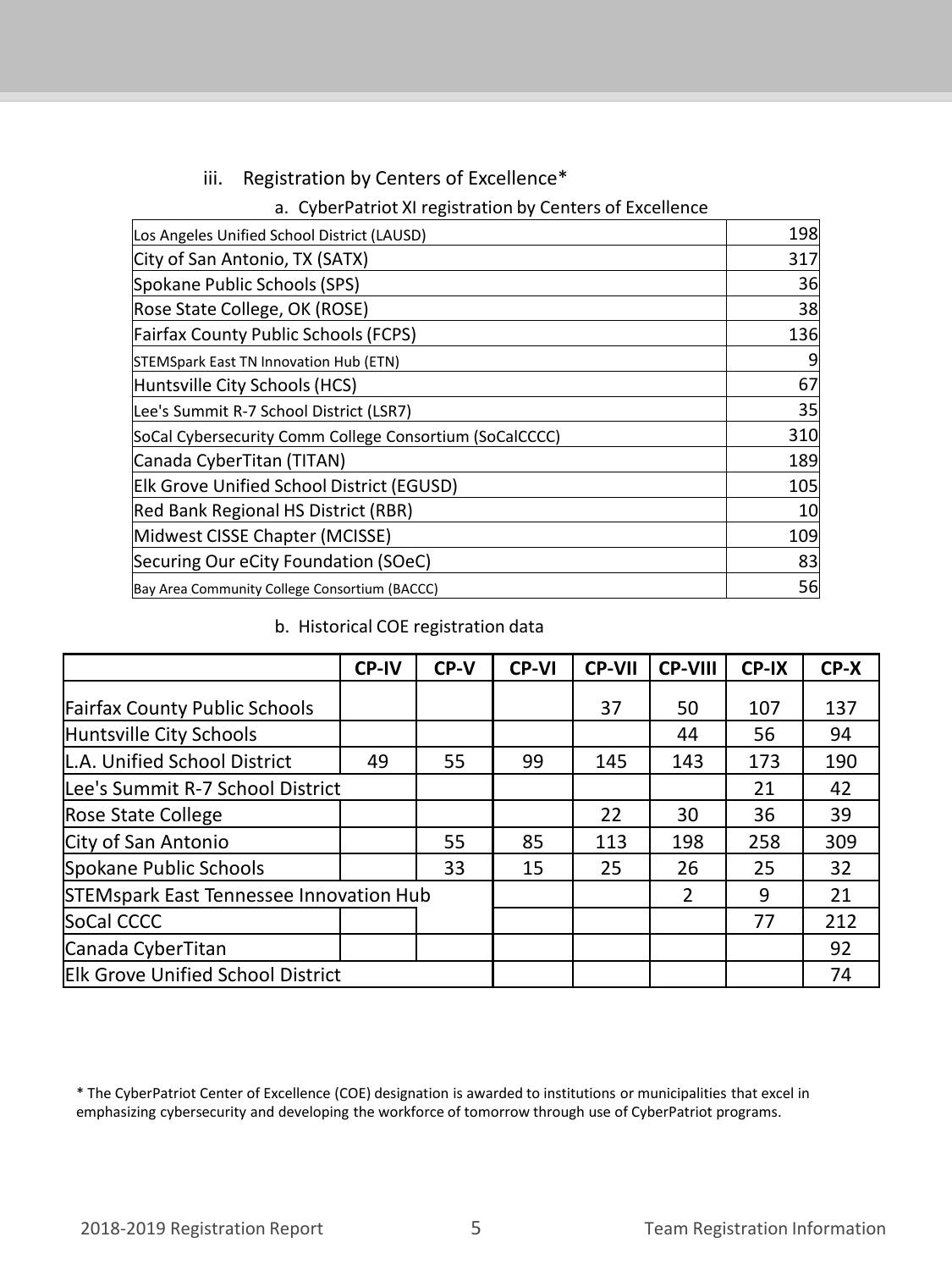

## 3. REGISTRATION BY ORGANIZATION TYPE

i. Registration by division

ii. Open Division registration by category\*

| *Note: Open Division registration by category data is only available for CP-V through CP-IX. |  |  |  |
|----------------------------------------------------------------------------------------------|--|--|--|

|                       | CP-V | <b>CP-VI</b> | <b>CP-VII</b> | <b>CP-VIII</b> | CP-IX | CP-X | <b>CP-XI</b> |
|-----------------------|------|--------------|---------------|----------------|-------|------|--------------|
| Charter/Magnet School | 21   | 22           | 33            | 66             | 105   | 189  | 223          |
| Home School           |      | 11           | 14            | 19             | 24    | 28   | 32           |
| Private/Parochial     |      |              |               |                |       |      |              |
| School                | 33   | 55           | 90            | 175            | 237   | 267  | 302          |
| Public High School    | 357  | 500          | 807           | 1315           | 1696  | 2157 | 2595         |
| Other Program         | 6    | 16           | 34            | 52             | 126   | 96   | 123          |
| Boys and Girls Clubs  |      |              |               | 9              | 18    | 9    | 9            |
| Scouting Unit         |      |              |               |                | 11    | 11   | 9            |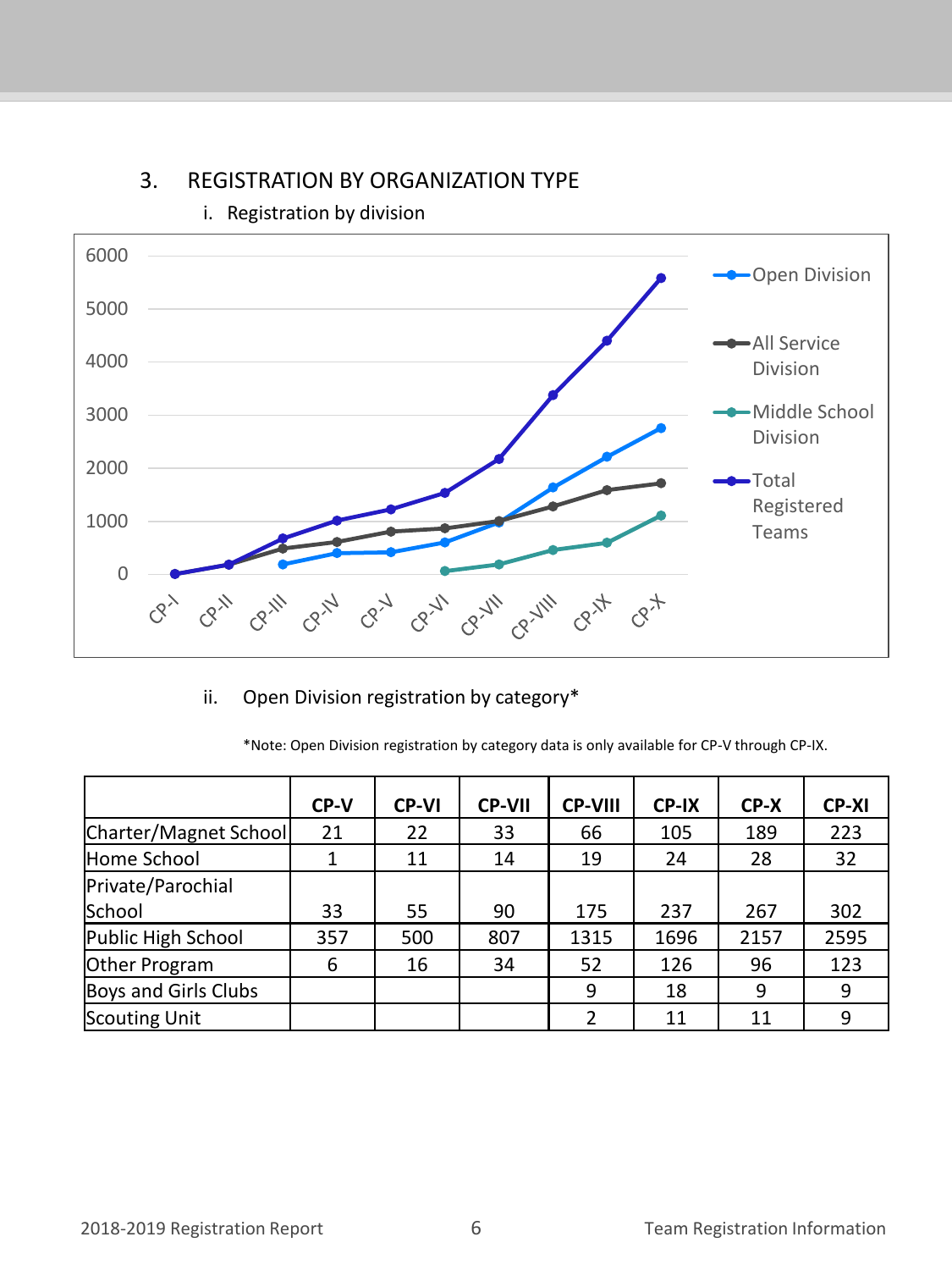|                   | CP-I | <b>CP-II</b> | <b>CP-III</b> | <b>CP-IV</b> | CP-V |     |     | CP-VI CP-VII CP-VIII CP-IX |      | $CP-X$ | CP-XI |
|-------------------|------|--------------|---------------|--------------|------|-----|-----|----------------------------|------|--------|-------|
| <b>AJROTC</b>     |      |              | 49            | 79l          | 106  | 87  | 137 | <b>175</b>                 | 236  | 238    | 257   |
| <b>AFJROTC</b>    | 61   | 130          | 207           | 166          | 219  | 210 | 229 | 328                        | 398  | 451    | 475   |
| <b>CAP</b>        |      | 55           | 152           | 218          | 261  | 365 | 400 | 448                        | 528  | 488    | 530   |
| <b>NJROTC</b>     |      |              | 38            | 100          | 141  | 117 | 146 | 192                        | 271  | 375    | 435   |
| <b>IUSMCJROTC</b> |      |              | 43            | 48           | 50   | 58  | 69  | 110                        | 105l | 124    | 108   |
| <b>USNSCC</b>     |      |              |               |              | 29   | 32  | 26  | 28                         | 51   |        | 46    |

## iii. All Service Division registration by category

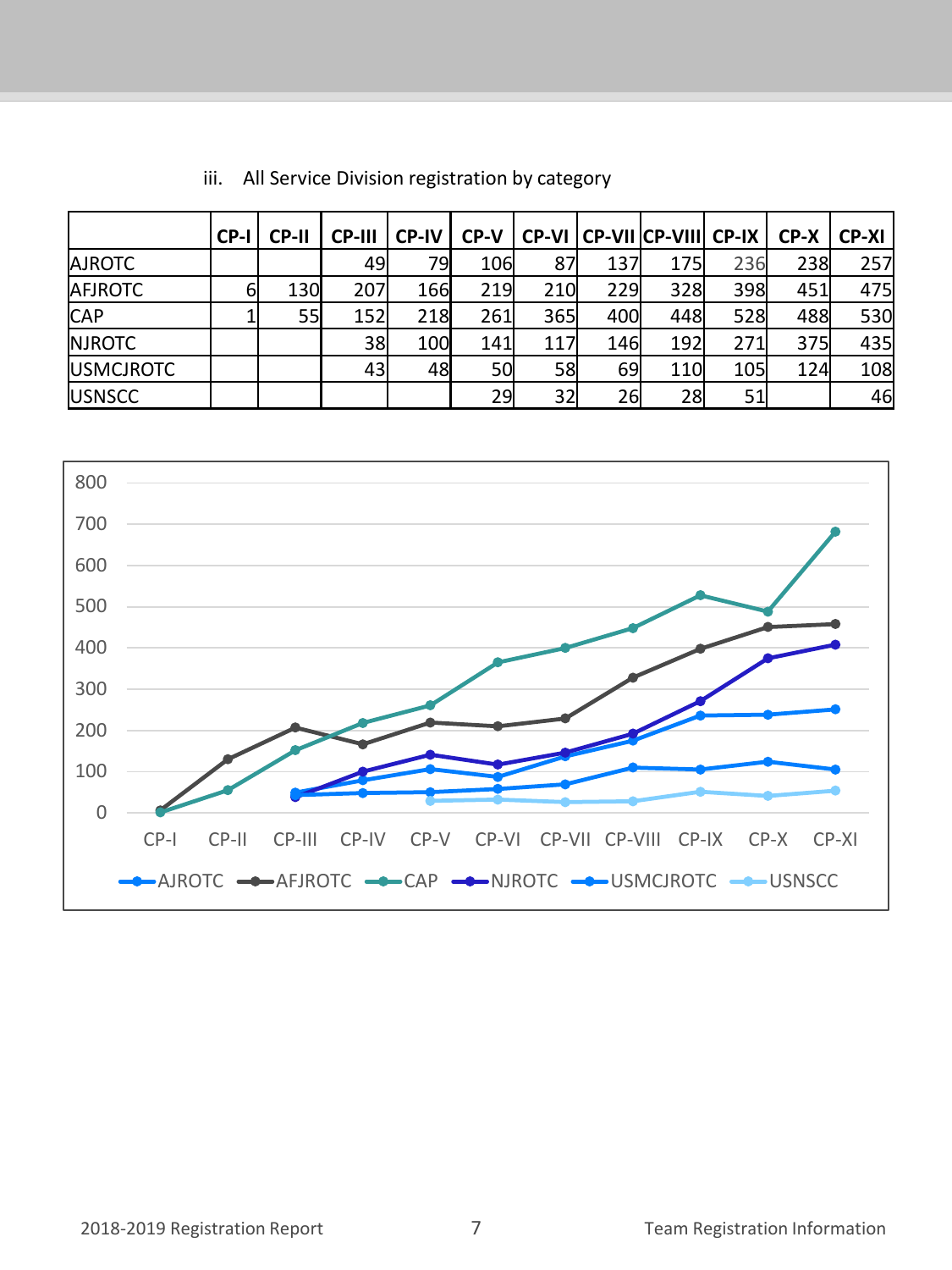# **Competitor Registration Information\***

\*Note: The criteria listed below are optional fields on the student registration form. Competitor data was not collected for CP-I and CP-II.

#### 1. REGISTRATION BY GENDER

i. Number of students who self-reported

|               | <b>CP-III</b> | <b>CP-IV</b> | CP-V | <b>CP-VI</b> | <b>CP-VII</b> | <b>CP-VIII</b> | <b>CP-IX</b> | CP-X  | <b>CP-XI</b> |
|---------------|---------------|--------------|------|--------------|---------------|----------------|--------------|-------|--------------|
| <b>Female</b> | ດ¬<br>ر ہ     | 308          | 511  | 740          | 1238          | 2416           | 3286         | 3928  | 4402         |
| Malel         | 595           | 1768         | 2958 | 3755         | 5158          | 8284           | 10983        | 12166 | 13031        |

#### ii. Percentage of student self-responses

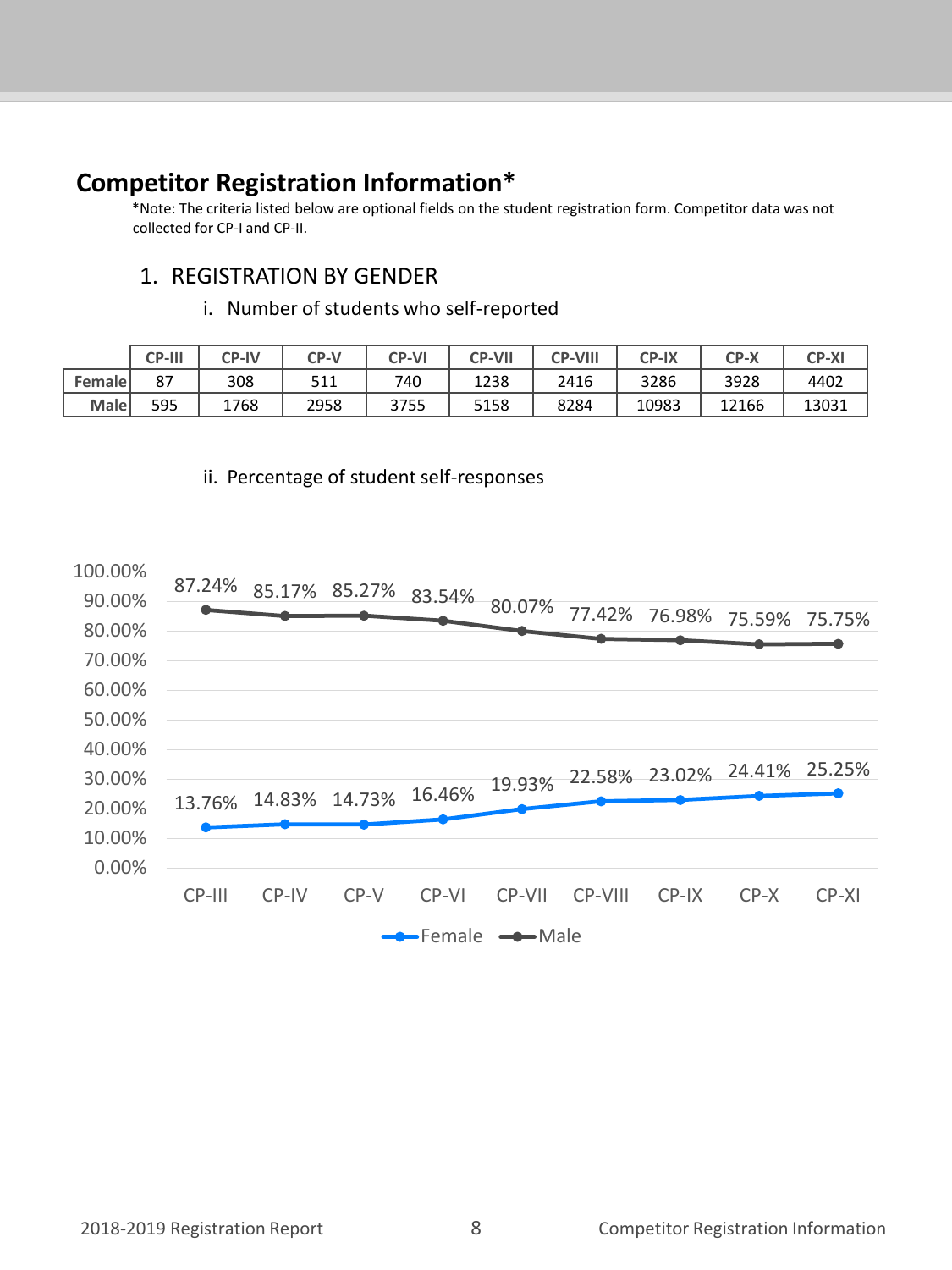# 3. REGISTRATION BY ETHNICITY

|                              | CP-III          | <b>CP-IV</b> | CP-V | <b>CP-VI</b> | <b>CP-VII</b>   | <b>CP-VIII</b> | CP-IX | $CP-X$ | <b>CP-XI</b> |
|------------------------------|-----------------|--------------|------|--------------|-----------------|----------------|-------|--------|--------------|
| Americanl                    |                 |              |      |              |                 |                |       |        |              |
| <b>Indian/Alaskan Native</b> |                 | 16           | 47   | <b>50</b>    | 92 <sub>l</sub> | <b>115</b>     | 158   | 189    | 199          |
| Asian/Pacific Islander       | 71              | 282          | 472  | 638          | 890             | 1566           | 2361  | 3100   | 3627         |
| <b>Black (Non-Hispanic)</b>  | 33              | 120          | 186  | 234          | 334             | 651            | 824   | 840    | 968          |
| <b>Hispanicl</b>             | 53 <sub>l</sub> | 295          | 615  | 821          | 1168            | 1833           | 2380  | 2481   | 2596         |
| White (Non-Hispanic)         | 521             | 1364         | 2149 | 2744         | 3502            | 5828           | 7546  | 8390   | 8856         |

## i. Number of students who self-reported

#### ii. Percentage of student-self responses

|                             | CP-III | CP-IV  | CP-V   | <b>CP-VI</b> | <b>CP-VII</b> | <b>CP-VIII</b> | CP-IX  | $CP-X$ | <b>CP-XI</b> |
|-----------------------------|--------|--------|--------|--------------|---------------|----------------|--------|--------|--------------|
| American Indian/Alaskan     |        |        |        |              |               |                |        |        |              |
| <b>Nativel</b>              | 0.59%  | 0.77%  | 1.35%  | 1.11%        | 1.54%         | 1.15%          | 1.19%  | 1.26%  | 1.22%        |
| Asian/Pacific Islander      | 10.41% | 13.58% | 13.61% | 14.22%       | 14.87%        | 15.67%         | 17.79% | 20.67% | 22.32%       |
| <b>Black (Non-Hispanic)</b> | 4.84%  | 5.78%  | 5.36%  | 5.22%        | 5.58%         | 6.51%          | 6.21%  | 5.60%  | 5.96%        |
| <b>Hispanicl</b>            | 7.77%  | 14.20% | 17.73% | 18.30%       | 19.51%        | 18.34%         | 17.94% | 16.54% | 15.98%       |
| White (Non-Hispanic)        | 76.39% | 65.67% | 61.95% | 61.15%       | 58.50%        | 58.32%         | 56.87% | 55.93% | 54.51%       |